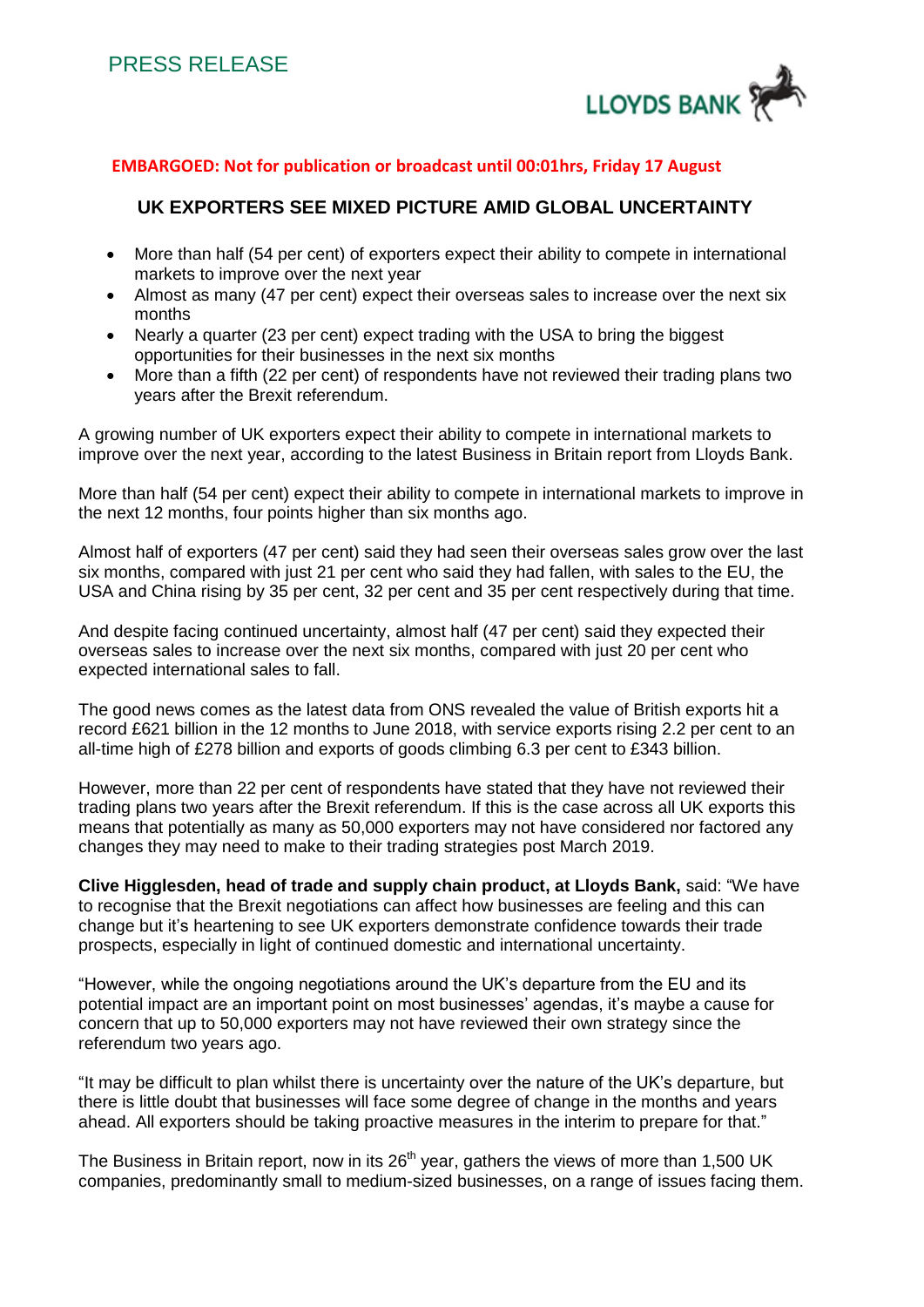

## **Top UK export markets**

Although nearly one in four (23 per cent) British exporters expect the biggest opportunities for international trade to be with the USA, this figure has fallen from 30 per cent at the end of 2017.

Similarly, 13 per cent expect the biggest opportunities to come from China, down two points from 15 per cent six months ago, while eight per cent cited Germany, down from nine per cent.

The fall in firms identifying these markets was caused by a significant increase in respondents to Lloyds Bank's survey saying they 'did not know,' suggesting that firms are struggling to plan ahead amid such uncertainty.

Some 18 per cent of exporters said they 'did not know' where they saw their biggest overseas opportunities now, compared with six per cent six months ago.

## **Challenges**

Firms state the biggest barrier to exporting is exchange rate uncertainty, which was cited by 42 per cent, the same proportion as six months ago.

Tariffs and quotas were cited by 35 per cent, compared with 29 per cent six months ago, while difficulty finding potential customers was mentioned by 32 per cent, up from 26 per cent.

Although the majority of exporters hold a positive outlook, 26 per cent expect their ability to compete in international markets to deteriorate over the next year.

One in five (21 per cent) said their overseas sales had dropped in the last six months, while almost as many (20 per cent) said they expected their exports to drop over the next half year.

#### **Looking ahead**

With negotiations ongoing between UK and EU diplomats over the future relationship between Britain and Europe, exporters most want to see the UK prioritise free trade agreements with USA (24 per cent), China (12 per cent) and the EU (11 per cent) followed by Germany (seven per cent) during discussions.

Clive added: "Exporting for the first time can feel daunting, particularity when the global political and economic landscape is going through a significant period of flux.

"But with the falling value of the pound continuing to make our goods more attractive overseas, I'm certain there are lucrative opportunities out there for firms ambitious enough to pursue them.

"Our International Trade Portal can also help both current and prospective exporters understand the best market for their products or services, the trading requirements and conditions they face and the buyers they may wish to work with."

## **ENDS**

For more information and for a copy of the full report please contact [Shella.Ali@lloydsbanking.com](mailto:Shella.Ali@lloydsbanking.com) 07985100180 [SiobhanMccluskey@lloydsbanking.com](mailto:SiobhanMccluskey@lloydsbanking.com) 07795611179 You can download the full report [here](https://resources.lloydsbank.com/insight/business-in-britain-july-2018/) and can search on Twitter for #Bizinbritain